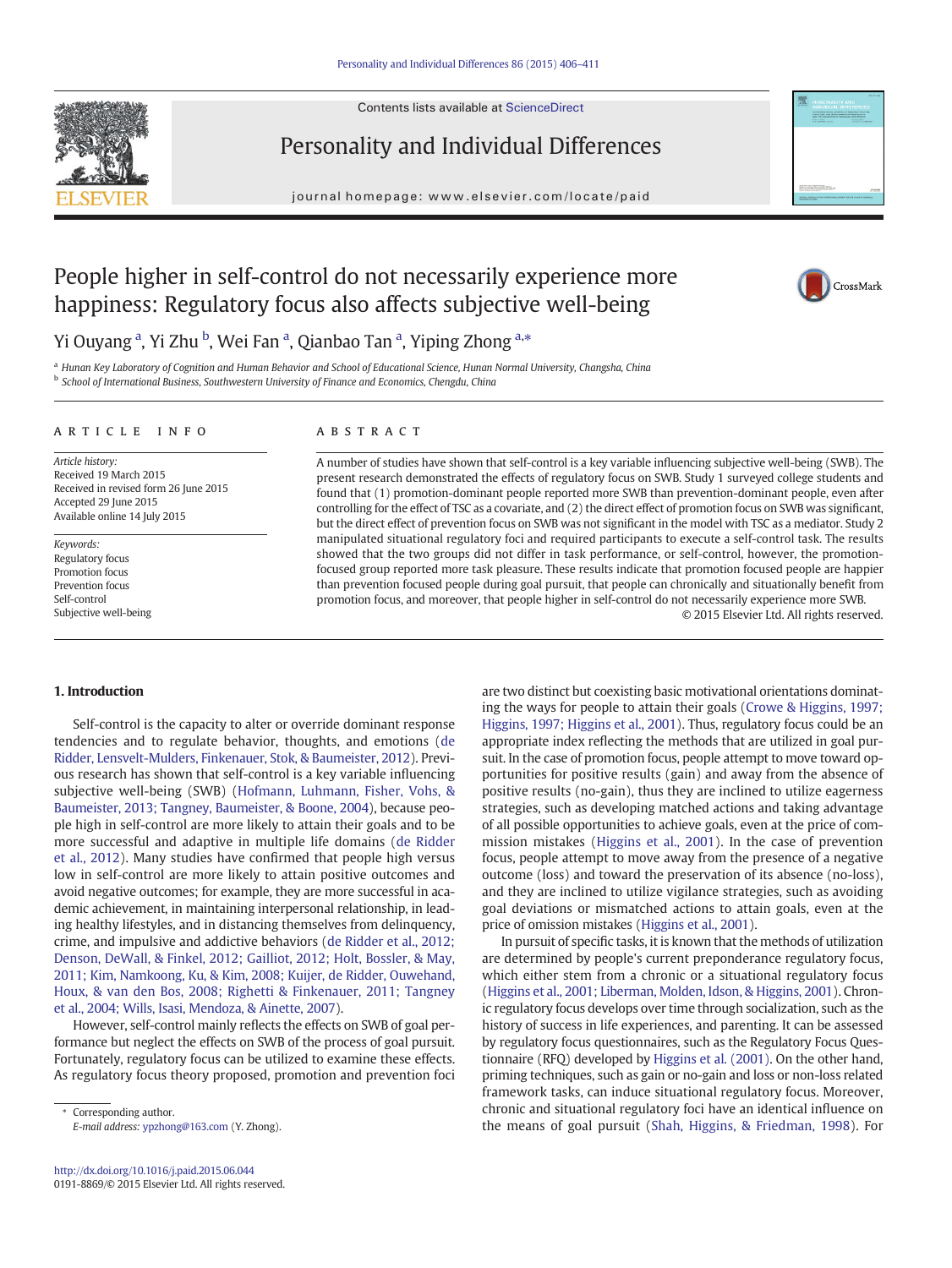example, with both chronic and situationally induced regulatory focus, people with a promotion (prevention) focus would use eagerness (vigilance) as means when approaching goal tasks ([Higgins et al., 2001](#page--1-0)).

Promotion and prevention foci are motivations pointing to goals, therefore the strength of regulatory focus has a positive effect on selfcontrol. Researches have proposed that motivation is a premise of selfcontrol ([Hofmann & Kotabe, 2012\)](#page--1-0), and that enhanced motivation could promote self-control ([Baumeister & Vohs, 2007](#page--1-0)). For instance, studies have shown that after self-control depletion, enhanced motivation could improve self-control [\(Muraven & Slessareva, 2003; Vohs,](#page--1-0) [Baumeister, & Schmeichel, 2012](#page--1-0)), whereas weakened motivation could result in reduced self-control [\(Inzlicht, Schmeiche, & Macrae,](#page--1-0) [2014; Inzlicht & Schmeichel, 2012; Vohs et al., 2012](#page--1-0)).

Increasing evidences indicate that the type of regulatory focus may also affect SWB. One line of evidence is that promotion-focused people report more SWB than prevention-focused people. For example, promotion- versus prevention-focused people reported better quality of life ([Manczak, Zapata-Gietl, & McAdams, 2014](#page--1-0)) and more relationship well-being when suffering relationship conflicts ([Winterheld &](#page--1-0) [Simpson, 2011](#page--1-0)) or lacking support from their partners ([Hui, Molden,](#page--1-0) [& Finkel, 2013\)](#page--1-0), and they experienced less negative emotions when they experienced conflict in romantic relationships and failure in academic achievement [\(Joel, Burton, & Plaks, 2013\)](#page--1-0). [Idson, Liberman, and](#page--1-0) [Higgins \(2000\)](#page--1-0) confirmed that pleasure from success in promotion goals was generally greater than pleasure from success in prevention goals, and pain from failure in prevention goals was greater than that in promotion goals.

The other evidence is that promotion- versus prevention-focused people process information more positively. In general, promotionfocused people are more concerned with positive cues and less sensitive to negative cues than prevention-focused people ([Higgins, 1997;](#page--1-0) [Higgins et al., 2001\)](#page--1-0). Under high information load, promotion-focused people rely more on positive information and less on negative information than prevention-focused people [\(Yoon, Sarial-Abi, & Gürhan-](#page--1-0)[Canli, 2012](#page--1-0)). Thus promotion-focused people recall more positive affect and less negative affect in past events in comparison with prevention-focused people ([Pattershall, Eidelman, & Beike, 2011](#page--1-0)), and promotion-focused people also have higher expectancies [\(Grant,](#page--1-0) [Idson, & Higgins, 2001\)](#page--1-0) and more optimistic forecasts [\(Hazlet, Molden,](#page--1-0) [& Sacket, 2011](#page--1-0)) for their performance than prevention-focused people.

However, the two evidences above are insufficient to conclude that the type of regulatory focus also affects SWB. The higher selfcontrol may be the potential reason why promotion-focused people are happier than prevention-focused people. For example, [Lisjak](#page--1-0) [and Lee \(2014\)](#page--1-0) found that when people had insufficient selfcontrol resources, they tended to be prevention-focused and engage in self-protection behaviors. [Cheung, Gillebaart, Kroese, and Ridder](#page--1-0) [\(2014\)](#page--1-0) further proposed that people high in self-control were more promotion-focused on acquiring positive gains, and thereby increasing approach-oriented behaviors; whereas they were less preventionfocused on avoiding losses, thereby reducing avoidance-oriented behaviors.

To answer the question what is the effect of motivational orientations on SWB, two studies were designed in this research. Study 1 explored the relationships among chronic promotion and prevention focus, trait self-control (TSC), and SWB by means of survey research. Study 2 adopted experimental techniques to check whether situationally induced regulatory focus could affect SWB, which was measured by task pleasure.

#### 2. Study 1: Chronic regulatory focus and SWB

People's chronic regulatory focus affects personality inclination and tends to be utilized in new goal-directed tasks [\(Higgins et al., 2001](#page--1-0)). If the means of goal attainment were to have an equal effect on SWB, then (1) promotion and prevention dominant people would report equal SWB when there was no difference in self-control, and (2) the direct effect of the two regulatory foci on SWB would not be significant if self-control were a mediator. A survey measured college students' responses to items for TSC, regulatory focus, and SWB was designed to check the hypothesis.

#### 2.1. Method

#### 2.1.1. Participants and procedure

The 476 participants (206 male) were students aged from 18 to 23 years ( $M = 19.81$ ,  $SD = 0.92$ ). All were enrolled in introductory psychology or mental health courses and voluntarily took part in this research for course credit.

#### 2.1.2. Measures

2.1.2.1. Trait self-control. We employed a Chinese version of TSC [\(Tan &](#page--1-0) [Guo, 2008](#page--1-0)) ( $\alpha = .81$ ), which was revised from the original version [\(Tangney et al., 2004\)](#page--1-0) and contained 13 items (such as "I am good at resisting temptation" and "I do certain things that are bad for me, if they are fun" [recoded]). Participants assessed each item from 1 (not at all like me) to 5 (very much like me). Higher scores on this scale



Fig. 1. Results of mediation analyses testing the effect of promotion focus and prevention focus on SWB as mediators of TSC (Study 1); \*p < .05, \*\*p < .01.